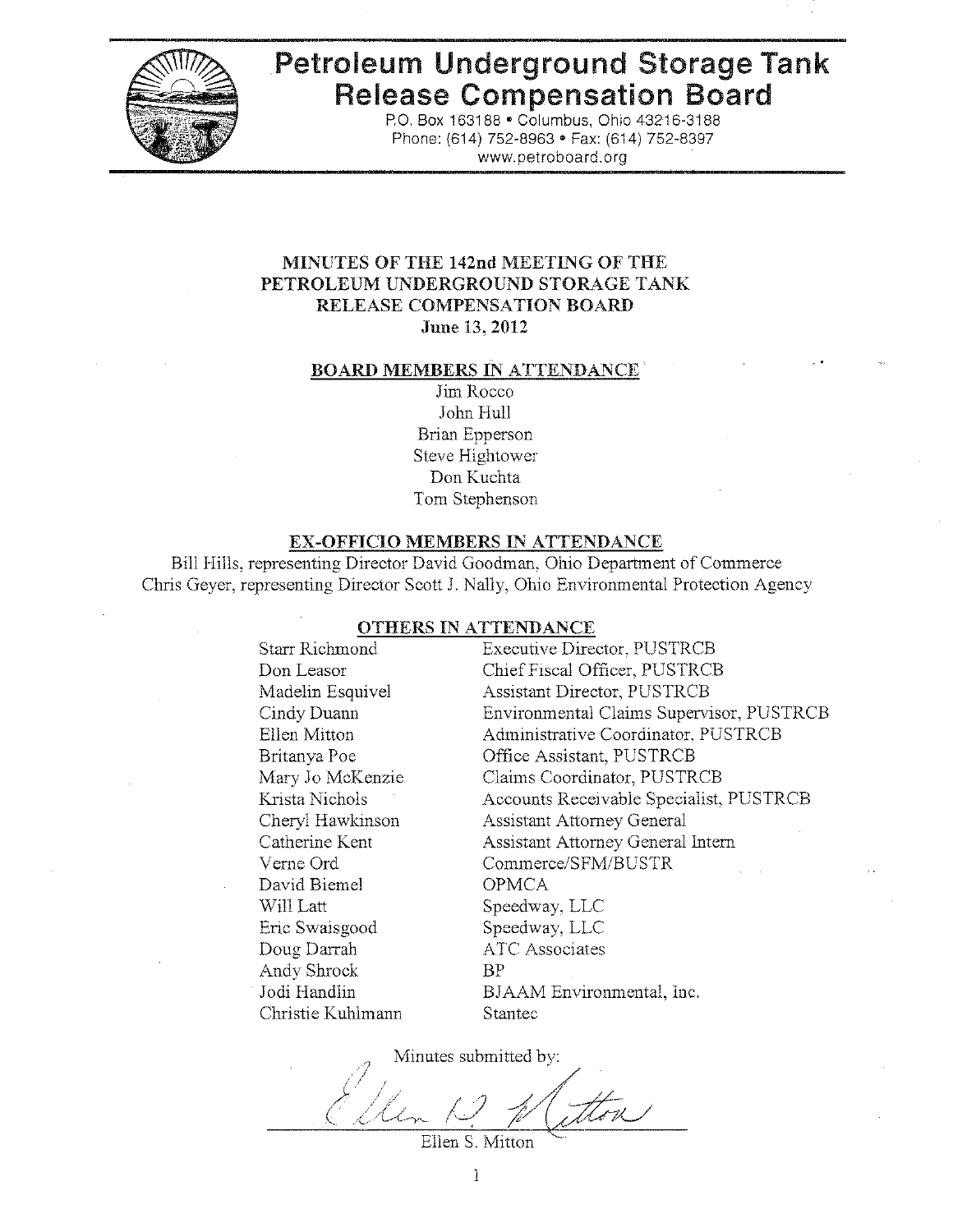# **Call To Order:**

Chairman Rocco convened the one hundred forty-second meeting of the Petroleum Underground Storage Tank Release Compensation Board on Wednesday, June 13, 2012. The following members were in attendance: Jim Rocco; John Hull; Brian Epperson; Steve Hightower; Mayor Don Kuchta; Tom Stephenson; Bill Hills, representing Director David Goodman, Ohio Department of Commerce; and, Christopher Geyer, representing Director Scott J. Nally, Ohio Environmental Protection Agency.

Chairman Rocco asked if there were any comments, questions, or discussion regarding the minutes from the March 21, 2012, board meeting and there were none. Mayor Kuchta moved to approve the minutes. Mr. Epperson seconded. A vote was taken and seven members voted in the affirmative. Mr. Hull abstained. The motion carried.

### **BUSTR Report:**

Chairman Rocco called upon Bill Hills, Bureau Chief, to present the BUSTR report.

Mr. Hills said BUSTR continues to address the Domenici-Barton Energy Policy Act of 2005, which is known as the Energy Policy Act, and as a result of that policy, the new rule regarding underground storage tank operator training became effective on September 1, 2011.

Mr. Hills stated that over 700 people have attended a BUSTR owner/operator training seminar and to date there have been 17 approved Class A & B course instructors throughout the state. Mr. Hills stated an agreement has been made with the County Commissioners Association to provide trainers to go to Zanesville, Napoleon, Wilmington, and Ashland to facilitate training seminars to the county employees in those cities and surrounding areas at no cost to the employer or employees. He said the training requirement deadline is August 8, 2012. Mr. Hills said additional information regarding these events could be found at http://com.ohio.gov/fire/ReleasePreventionInformation.aspx.

Mr. Hills said the tentative effective date of several rules, including the UST closure and corrective action rules, is July 1, 2012. He stated that the Technical Guidance Manual is complete and soon would be available on the BUSTR website. Mr. Hills stated a rules seminar will be held on June 26, 2012.

Mr. Hills said BUSTR is finalizing activities under the American Recovery and Reinvestment Act of 2009 (ARRA) as the grant ended on May 14, 2012. He said 27 sites had received no further action letters (NFAs). Mr. Hills said the total grant was \$8.09 million and BUSTR anticipates spending \$7.6 million before the final reports are submitted to the U.S. EPA.

Mr. Hills said BUSTR continues to work on the OTTER database upgrade project, which is now in Phase III. He said the project currently is on target and went "live" on April 30<sup>th</sup>. Mr. Hills said a meeting would be held soon to identify and refine the Phase IV scope of work.

Mr. Hills said Phase I of the click-scheduling project began February 17, 2012. Mr. Hills explained the click-scheduling project is a computer program that geographically schedules the inspectors to visit facilities that are located in the same geographical area. Mr. Hills said the tablet specifications are being finalized and ordered; and, he expects it will be effective in July 2012.

He said the UST operation compliance inspection current grant cycle ends August 8, 2012. Mr. Hills said a total of 5,891 inspections had been conducted to date, which puts BUSTR 24% ahead of projections.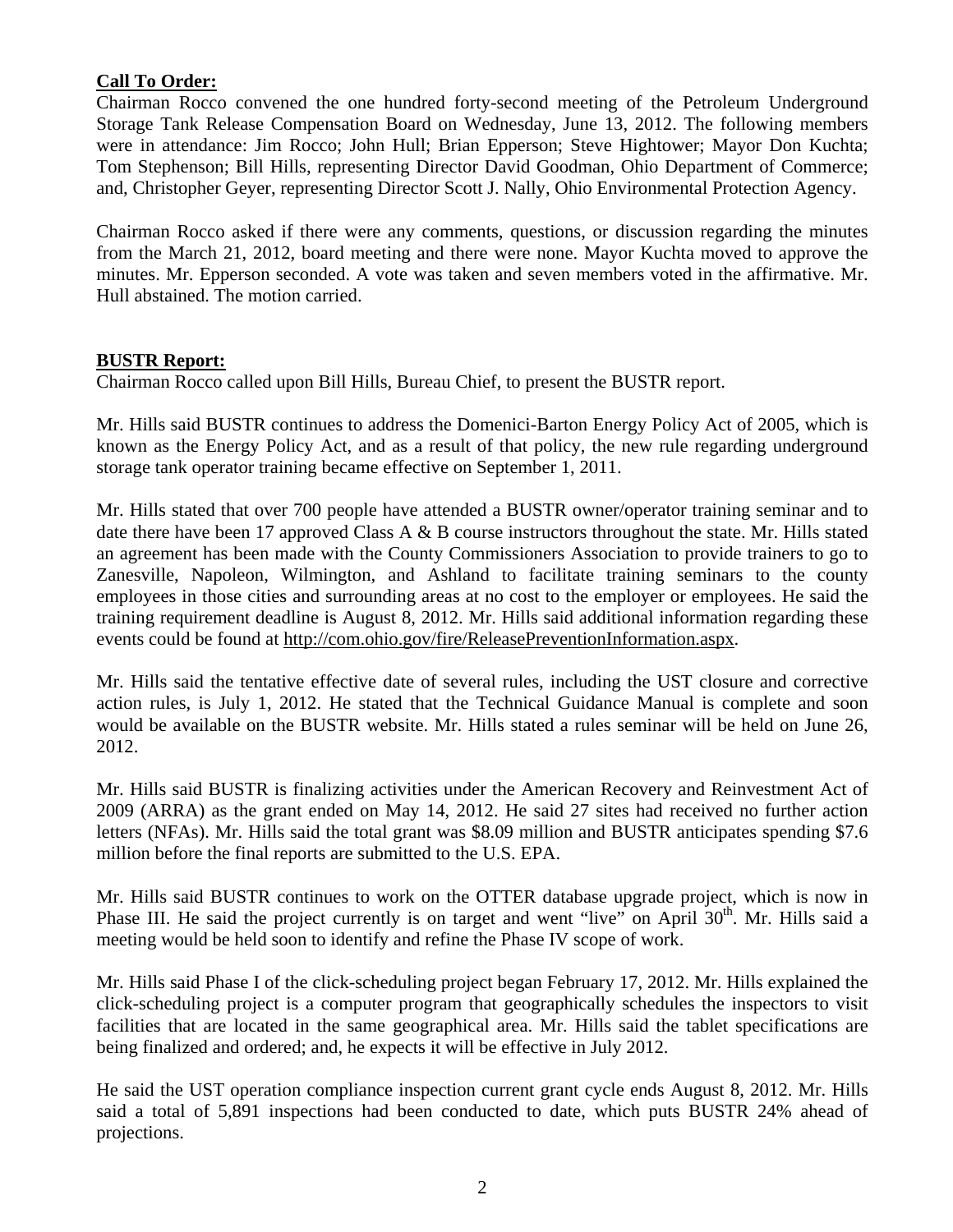Mr. Hills said the corrective action current grant cycle ends September 30, 2012. He said for the week ending May 26, 2012, there were 11 NFAs issued. He said BUSTR projected a total of 425 NFAs during the current grant cycle, but to date the Bureau is 6% behind schedule with a total of 399 issued NFAs. Mr. Hills stated BUSTR would be on schedule by the end of grant cycle on September 30, 2012.

Mr. Hills said BUSTR was notified by U.S. EPA of a 10% cut in the LUST grant in both 2013 and 2014. He said this cut will have an impact on the workforce at BUSTR.

Mr. Hills stated currently there are 3,807 owners of 7,633 registered facilities and 22,248 registered USTs. He said there had been a total of 26,847 NFAs related to clean-ups issued by the BUSTR program since its inception.

# **Financial Report:**

Chairman Rocco called upon Don Leasor, Chief Fiscal Officer, to present the financial reports.

# *February, March, and April Financials*

Mr. Leasor stated the February, March, and April financials were emailed to each member. He asked if there were any questions or concerns regarding these reports. Mr. Leasor said since the fiscal year 2012 annualized revenues and expenses would be discussed as part of the operating budget, he would not discuss the monthly financial reports.

# *Operating Budget*

Mr. Leasor said 2012 tank revenue is just over \$14.4 million, approximately \$188,000 more than the \$14.25 million budgeted. Mr. Leasor said the recommended budget for fiscal year 2013 is \$14.1 million, based on an estimated 20,850 USTs and the assumption that 25% of the tanks will be assured at the reduced deductible. Mr. Leasor said per tank fees will remain the same in fiscal year 2013 at \$600 for the standard deductible and \$800 for the reduced deductible.

Mr. Leasor said property transfer fees are projected at \$97,000 for fiscal year 2013. He said a portion of the projected transfer fees were assessed during the current year, but are anticipated to be paid in fiscal year 2013. He stated the prior years' fees to be collected in fiscal year 2013 less the amount anticipated to be refunded are projected to be \$450,000.

Mr. Leasor said that interest income for 2012 was budgeted at \$12,000 and the actual interest earnings is approximately \$8,700. He said this resulted in an unfavorable variance of approximately \$3,300. He said the negative variance is because the StarOhio rate of return only reached .08% during the 2012 fiscal year, but the budget was based on a .10% rate of return. Mr. Leasor stated the fiscal year 2013 anticipated interest income of \$9,500 is based on an estimated rate of .06%.

Mr. Leasor said that miscellaneous income is projected to remain at \$1,000 for fiscal year 2013.

Mr. Leasor stated \$18,000 was budgeted as both a revenue and an expense item for seminars in fiscal year 2012. He said, however, there were no seminars held during this fiscal year. Mr. Leasor said \$10,000 is recommended for fiscal year 2013 in the event there is an opportunity to host a seminar.

Mr. Leasor explained the actual total income of approximately \$14.4 million for fiscal year 2012 is 1.17% above the budgeted \$14,277,000, noting a positive variance of \$166,405.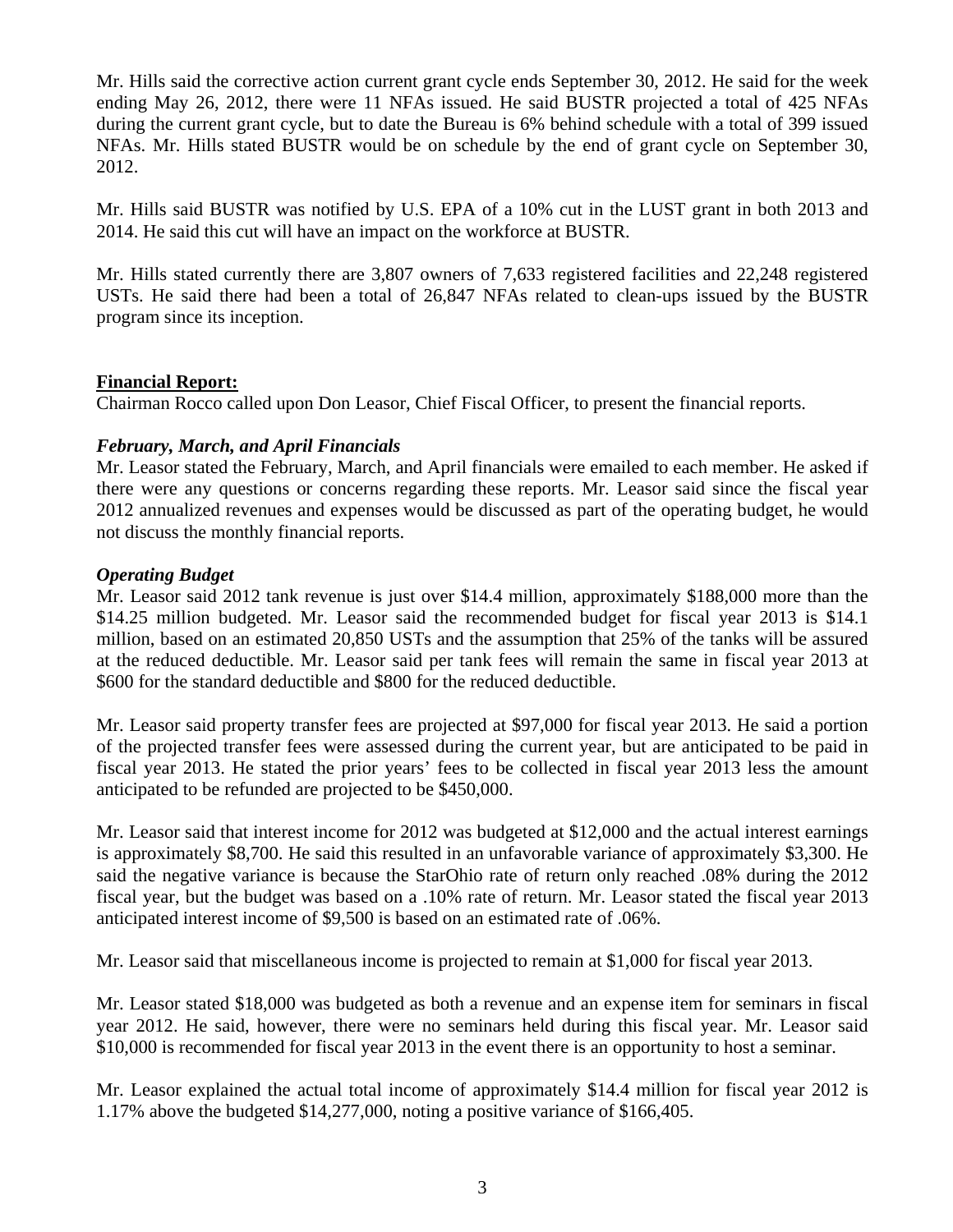Mr. Leasor said the claims expense budgeted in fiscal year 2012 was \$9 million, however, actual claims expenses are anticipated to be \$7.1 million, which is a 21% variance. He said an additional \$355,000 was received as part of a subrogation claim, which will offset the claims paid out this year. He stated the proposed fiscal year 2013 claims expense budget is being held at \$9 million.

Mr. Leasor said that the salary line item actual expense for fiscal year 2012 was \$1,191,111 and exceeded the budgeted amount of \$1,174,700 by \$16,411. He recommended the fiscal year 2013 budget for salaries be set at \$1,214,000. Mr. Leasor said the fiscal year 2013 budgeted amount reflects all positions being filled, anticipated leave payout, and fringe benefit costs.

Mr. Leasor noted the advertising, staff development, training, travel, and postage line items are selfexplanatory and had been carried over with no changes in the recommended budget amounts.

Mr. Leasor said the temporary services line item budget in 2012 was \$15,000 and actual expenditures were \$15,640. He said the unfavorable variance of \$640 was due to the utilization of a temporary employee for a special project and the subsequent use of the same temporary employee to fill an unanticipated staff vacancy. Mr. Leasor said the requested amount for fiscal year 2013 is \$15,000.

Mr. Leasor stated the rent line item budgeted amount was \$110,000 with an actual expenditure of \$108,808 for the fiscal year. Mr. Leasor said the rent expense for fiscal year 2013 is expected to be \$108,500.

Mr. Leasor noted that the office supplies line item was budgeted at \$13,000 and actual expenditures were \$10,114. He said the amount recommended for office supplies for fiscal year 2013 is being held at \$13,000. He said this amount includes purchases of computer equipment and furniture with a value of less than \$500.

Mr. Leasor noted that printing and copying was budgeted at \$16,500 and actual expenses were \$11,018 resulting in a favorable variance of \$5,482. He recommended the fiscal year 2013 budget be held at \$16,500.

Mr. Leasor said the fiscal year 2012 budgeted amount for legal and professional expenditures was \$275,000 and actual expenditures were \$255,131 resulting in a favorable variance of \$19,869. He said the fiscal year 2013 legal and professional expense line item recommended budget is \$275,000 and includes expenses for the Assistant Attorney General and Hearing Officer's services, the audit, legal experts, miscellaneous maintenance costs related to the computer network and STARRS' database, Attorney General and Special Counsel collection costs, and other miscellaneous professional services.

Mr. Leasor said employee expenses were \$3,360 below the amount budgeted. He said the anticipated expenses for fiscal year 2013 are \$18,600, which includes employee parking.

Mr. Leasor said the telephone line item was budgeted in fiscal year 2012 at \$11,100. He said the actual expenditure was \$10,395 resulting in a positive variance of \$705. He said the fiscal year 2013 proposed budget of \$11,100 includes web access, web site hosting, spam filtering, main telephone lines, 1-800 phone number, and hosting the off-site back-up of electronic files.

Mr. Leasor said the fiscal year 2012 depreciation expenses were below the amount budgeted by \$4,679. He said the anticipated depreciation expense for fiscal year 2013 is \$27,000.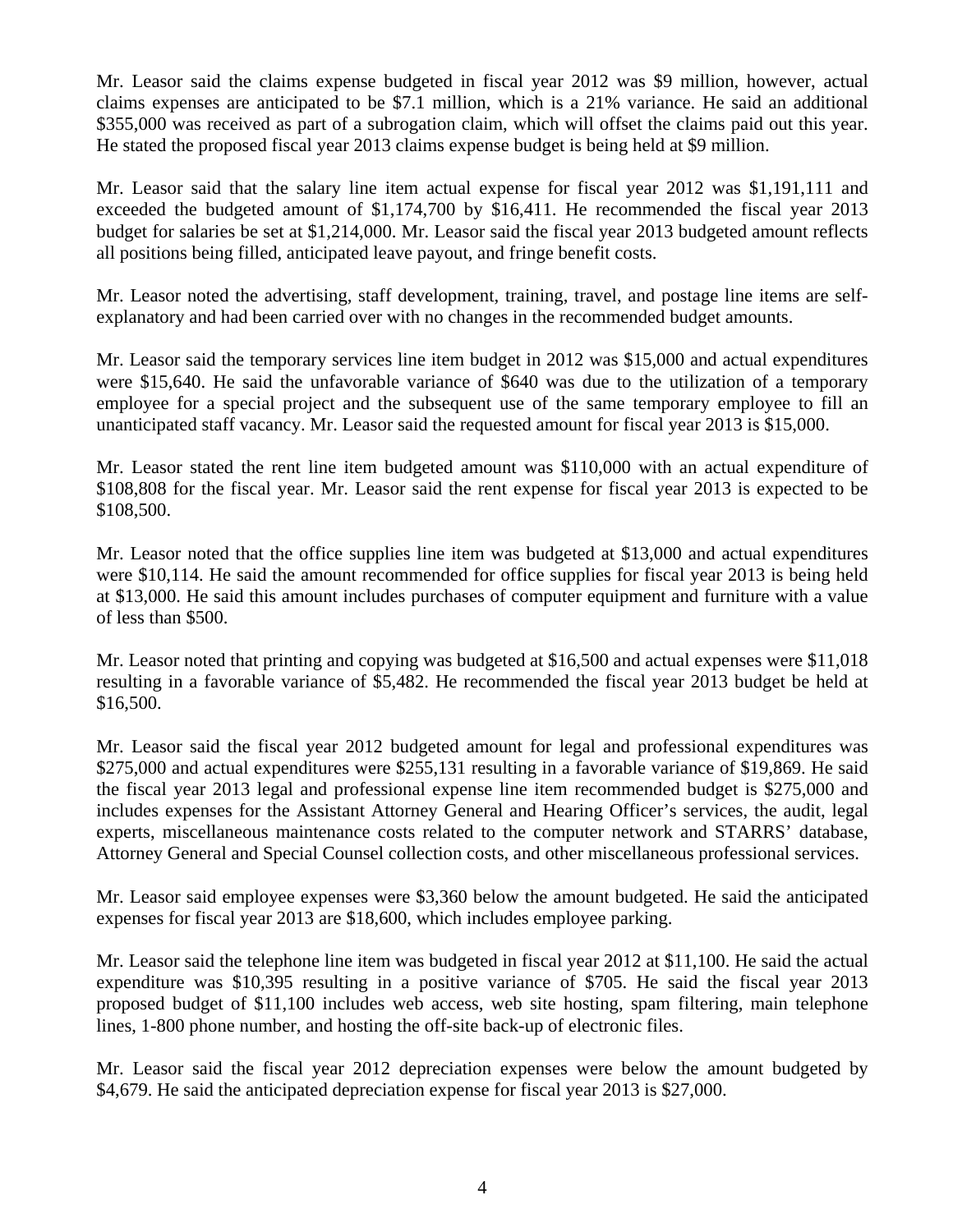Mr. Leasor stated unemployment compensation was \$7,648 below the amount budgeted for fiscal year 2012. He said the individual drawing unemployment is now employed and there is no unemployment compensation budgeted for fiscal year 2013.

Mr. Leasor stated that overall expenses for fiscal year 2012 were approximately 3.1% below what was budgeted.

In response to Mr. Hightower's question regarding the use of StarOhio for the Board's investments, Chairman Rocco stated there have been discussions with the Treasurer's Office regarding other investment opportunities. Mr. Rocco said that after paying off the bonds, the Board is gradually building a cash reserve and a portion could be invested over a longer term at an increased rate of return. He explained that the Board must have money available for paying claims and annual operating expenses, which limits the choice of investment opportunities. Chairman Rocco stated as the cash reserve grows, the Board's first obligation should be reducing Fund fees and/or increasing the number of claim settlement determinations being issued each year in order to address the claims backlog.

Chairman Rocco said that during the months following the bond pay-off, the amount of cash available was limited. He expects in another year or so there should be an increase in the cash reserve and perhaps at that time, the Board would be able to invest a portion of that cash reserve into a long-term, higher return investment.

# *Capital Budget*

Chairman Rocco called upon Mr. Leasor to present the proposed Capital Budget for fiscal year 2013. Mr. Leasor said the furniture & equipment line item for fiscal year 2012 was budgeted at \$3,000 and there were no expenditures. He said the recommended amount for fiscal year 2013 for the furniture and equipment line item is \$3,000.

Mr. Leasor said the Data Processing & Electronics budget for computer replacements and other general IT purchases had been set at \$12,000 in fiscal year 2012. He said actual expenses were \$11,131 for the purchase of new PCs and monitors. He said the recommended 2013 operating budget is \$12,000 to purchase prepackaged software and replacement IT equipment as needed.

Mr. Leasor said for the 2013 fiscal year \$5,000 is being recommended for the rollover of data stored in the legacy database (RBase) to a Microsoft Access database. He said there is still access to RBase for research purposes; however, there are compatibility issues with the Windows 7 operating system, and RBase limits the number of users that can access the data at one time. Mr. Leasor stated the data needs to be available for historical purposes and moving the data to an Access database would resolve the issues with the legacy system.

Mr. Leasor stated the fiscal year 2012 budget for database out-of-scope and "wouldn't it be nice if" items was \$30,000. He stated actual expenditures were \$3,561 for software development for tracking Ability to Pay applications. Mr. Leasor said the database out-of-scope and "wouldn't it be nice" line item recommended for fiscal year 2013 is \$25,000, which is a carryover item from fiscal year 2012. He said this amount is requested for the development of multiple new modules and enhancement of existing modules that will permit tracking fee-related litigation activities including joint enforcement actions with BUSTR, tracking subrogation cases, and responding to changes in the BUSTR database.

Chairman Rocco explained there had not been much progress on the database out-of-scope and "wouldn't it be nice" projects because the Board had worked with two different software consultants within the last fiscal year. He said both consultants began working with the Board and both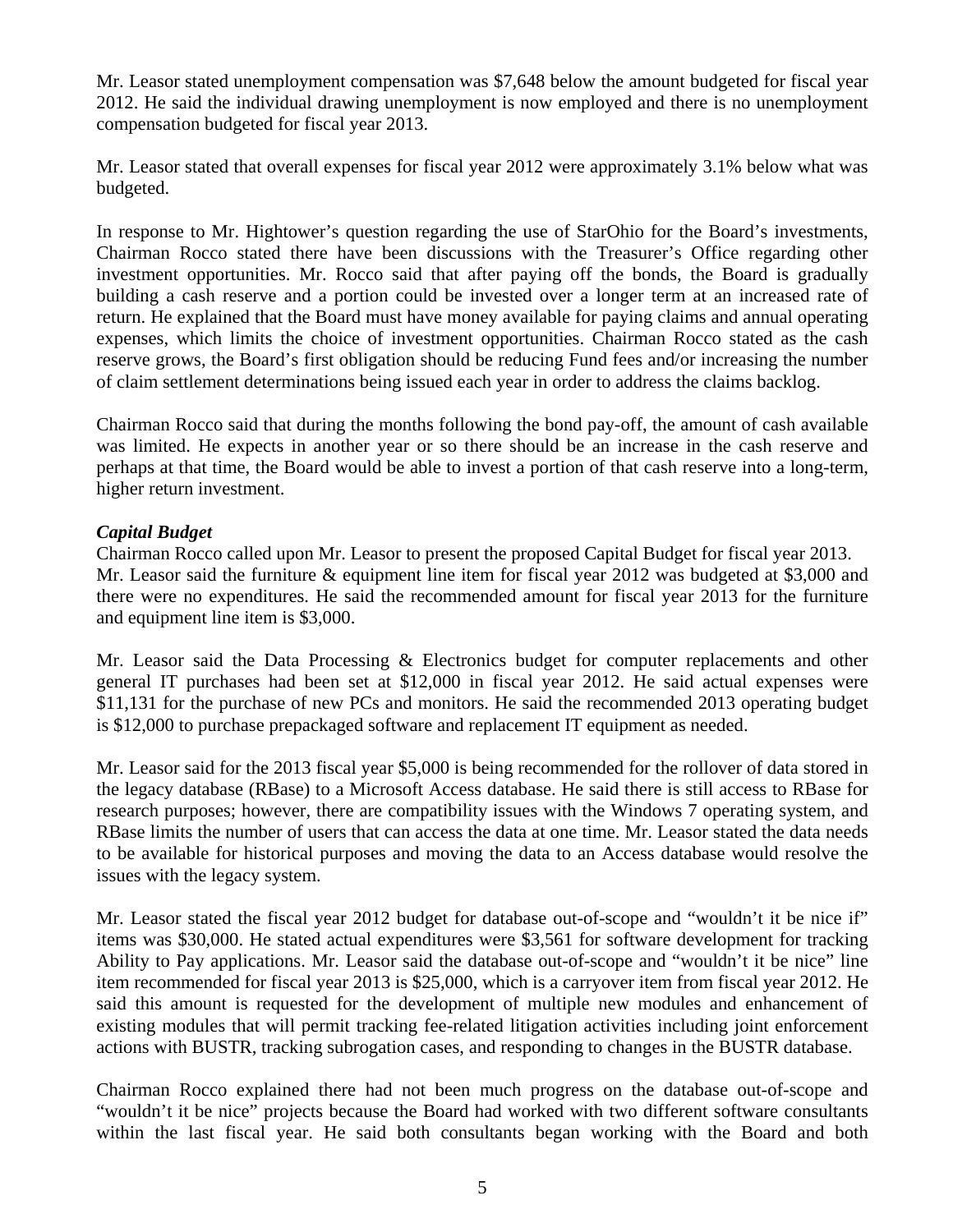subsequently left the Board for full-time employment elsewhere prior to completion of these items. He added this issue would be discussed later in the meeting.

Mr. Leasor said the fiscal year 2012 total Capital Budget was set at \$45,000 and actual expenditures were approximately \$14,700. Mr. Leasor recommended a total fiscal year 2013 Capital Budget of \$45,000.

Following Mr. Leasor's presentation, a discussion of whether or not there is a portion of the in-house claims process that could be automated to enable a speedier review of claims. Mr. Hull suggested the Board increase the legal and professional line item in the operating budget to hire a consultant to work with the claims staff and to evaluate the claims review process. He said if it were determined that a portion of the process could be automated; the Board could revisit the capital budget and include any expenses required to develop and implement that software.

Chairman Rocco recommended increasing the legal and professional line item in the operating budget an additional \$25,000 to hire a consultant to evaluate the current claims review process. He stated this would bring the legal and professional line item to \$300,000 and the recommended operating budget total expense to \$1,772,700.

Mr. Hull moved to approve the 2012 Operating Budget as amended. Mr. Stephenson seconded. A vote was taken and all members voted in favor. The motion passed.

Mr. Hull moved to approve the amount of \$45,000 recommended for the fiscal year 2013 Capital Budget. Mr. Stephenson seconded the motion. A vote was taken and all of the members were in favor. The motion passed.

Chairman Rocco said a motion was needed to obligate monies for claims expense as proposed. Mr. Hull moved to obligate \$9 million as recommended for fiscal year 2013. Mr. Hightower seconded. A vote was taken and all of the members were in favor. The motion passed.

### *Fee Statement Statistics*

Mr. Leasor stated for the program year 2012 fee statements issued on April 26, 2012, approximately \$14.2 million was invoiced to 3,545 owners of 21,753 USTs.

Mr. Leasor said as of June 12, 2012, per tank fees collected were approximately \$4.6 million, which is 33% of the billed amount. He said prior year collections for the same period were \$5.1 million, which reflects a 9.5% decrease from the prior year.

Mr. Leasor said between July 1, 2011 and June 12, 2012, approximately \$14 million has been collected for program year 2011 Fund fees and \$692,000 has been collected for prior year fees net of any refunds paid.

Mr. Leasor said for program year 2012, approximately 16,100 tanks were billed at the standard deductible (\$55,000) and about 5,650 tanks were billed at the reduced deductible (\$11,000). Mr. Leasor said as of June 12, 2012, there have been 4,900 tanks paid at the standard deductible and 2,183 tanks paid at the reduced deductible for a total of 7,083 tanks paid by 1,375 owners. He said this compares to 7,759 tanks paid by 1,265 owners for the same prior year period, which reflects an 8.7% decrease in tanks paid.

Mr. Leasor said for the 2011 program year, 3,370 owners have paid for 21,000 tanks. He indicated this amount would increase by June 30, 2012.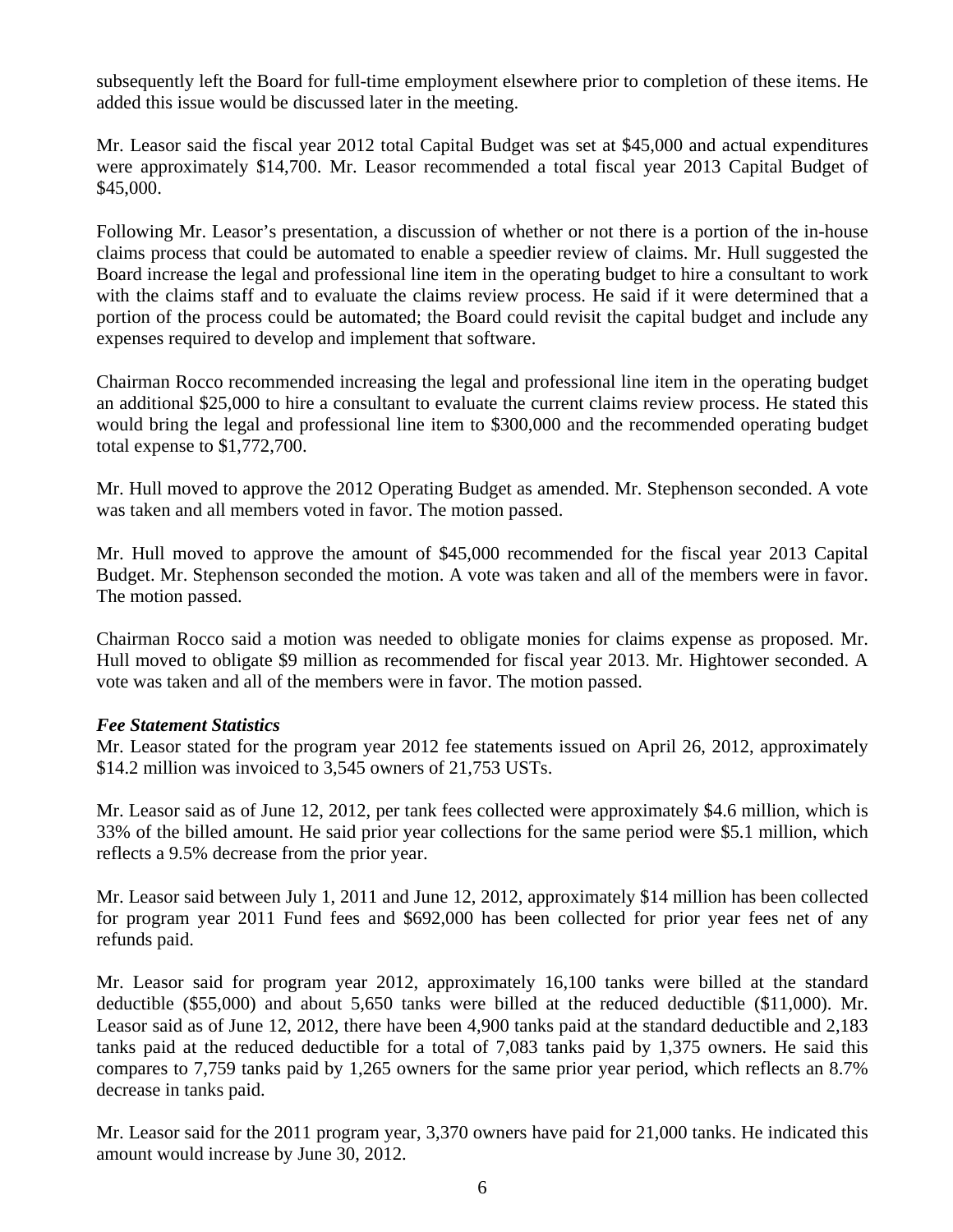#### *Compliance/Fee Assessment Report*

Chairman Rocco called on Ms. Madelin Esquivel to present the compliance and fee assessment report.

Ms. Esquivel said an additional \$45,819 in fees had been refunded since the March Board meeting, bringing the total to \$231,109 or 92% of the \$250,000 fee refund goal.

Ms. Esquivel said as of May 31, 2012, 465 fee refunds had been paid to 215 owners. She said by the end of June, the total fee refunds should be between \$350,000 and \$370,000. Ms. Esquivel said currently there is a \$120,000 refund pending, which will put us over the goal.

Per Chairman Rocco's request, Ms. Esquivel explained that examples of reasons for a refund are if a tank owner paid for an exempt tank; an owner paid late fees that were not due; or, if an owner paid the reduced deductible and the Certificate of Coverage was denied, a refund of the difference between the reduced deductible and the standard deductible per-tank fee is given. She said a pending refund is not guaranteed to be paid until the owner file is completely reconciled by a staff member and the Executive Director approves the refund for payment.

Ms. Esquivel explained that if an owner has outstanding fees and a refund has been identified, the refund is first used to offset the outstanding fees for that account and any remaining amount is paid to the owner. She said the amount of refunds applied to offset outstanding fees since the March meeting was \$9,567, bringing the total amount of refunds used to offset outstanding Fund fees to \$66,017 for the 2011 program year.

Ms. Esquivel said there had been \$418,718 collected by the Attorney General's Office and Special Counsel. She said this amount includes the Attorney General's and Special Counsel's collection costs paid by the tank owners, including those that pay us directly and include the collection costs with the payment. She said the Attorney General's office then invoices the Board for those collection costs.

Mr. Hull asked if she knew the net value of the amount collected. Ms. Esquivel said the net amount was not readily available at this meeting but could be obtained. Chairman Rocco requested Ms. Esquivel to include the net value in future reports to show the funds received by the Board for the payment of fees.

Ms. Esquivel said for program year 2011, owners representing 687 accounts totaling \$1,687,168 had been certified to the Attorney General's Office for collection. She said there will not be another certification to the Attorney General's office until program year 2012. She said that certification should be before the end of September.

Ms. Esquivel said there are eight Orders Pursuant to Law currently in appeal status; five of these appeals are under review and three are pending settlement agreements. She said there are also two determinations to deny a Certificate of Coverage currently under appeal.

Ms. Esquivel said there had been no new requests for Ability to Pay Applications since the Board meeting in March. She said a total of five Ability to Pay Applications had been submitted since the inception of the program in November 2011.

Ms. Esquivel said 3,595 fee statements had been mailed for program year 2011. She said as of May 31, 2012, there had been 3,213 owners issued Certificates of Coverage. Ms. Esquivel said currently there are 49 owners with certificates being processed; 21 owners with unresolved pending denials; and, 134 owners with unresolved determinations denying a certificate.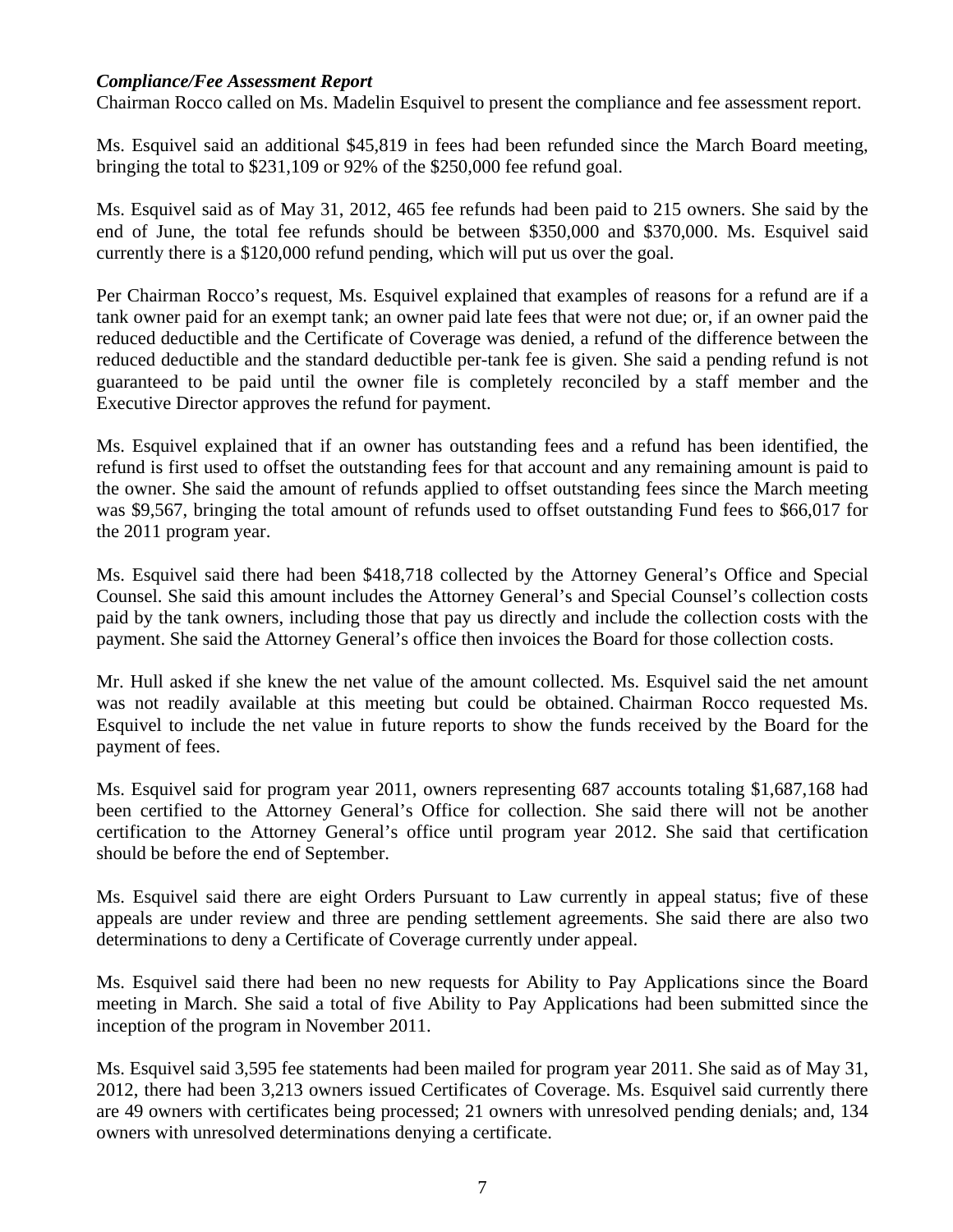Ms. Esquivel said there are 86 owners on the unclaimed monies list, which totals \$108,420. She said the unclaimed monies list is updated monthly and is available on the Board's website at www.petroboard.org.

During a discussion regarding "unclaimed funds" and "unclaimed monies," Ms. Richmond stated "unclaimed funds" is a generic term the Board has been using and was not to be confused with the State of Ohio's Unclaimed Funds Program. She stated by statute unclaimed monies are those actual monies determined to be payable to an owner. She said examples would be the Board issued a check and it was never cashed; or, a check was returned to the Board due to an incorrect address. Ms. Richmond stated that amount is a very small portion of this list. She asked Ms. Hawkinson to discuss the unclaimed money.

Ms. Cheryl Hawkinson, Assistant Attorney General, stated that the State of Ohio's Unclaimed Funds Program is a holding place for refunds of actual money owed to consumers of the state of Ohio; for example, a refund due to a customer from a utility company. She said one of the exceptions to this Unclaimed Funds Program is section 9.39 of the Revised Code, which states if an agency collects money as a normal part of doing business as a state agency, then a trust account must be established for holding monies unclaimed by the rightful owner.

Ms. Hawkinson stated the Board must establish an "unclaimed monies trust account" to hold monies set aside as refunds that have not been claimed by the rightful owner. She said these funds are to be held in the trust account for five years; and, if not claimed, may then go back into the Board's unobligated account.

She said the money currently listed on the unclaimed monies list included money earmarked as refunds because the Board's staff suspects there could be a refund due to a tank owner. Ms. Hawkinson said those unconfirmed refunds would not be placed in an "unclaimed monies trust account" but would remain in the Board's unobligated account.

### **Claims Report:**

Chairman Rocco called on Ms. Cindy Duann, Environmental Claims Supervisor, to present the claims report.

Ms. Duann reported that 121 sites had been closed in the claims database within the last year because NFAs had been issued. She said as of this date, a total of 2,035 sites that submitted claims for reimbursement had been issued NFAs with an average cleanup cost of \$126,600 per site. Ms. Duann said currently there are 1,717 open claims to be reviewed.

Ms. Duann said as of June 1, 2012, only 18 claims are under appeal, which is the lowest number of open appeals reported in several years.

Ms. Duann said the claims staff had a very productive year processing claim settlements. She said that in six out of the past eleven months the staff had reached their goal of settling 65 or more claims per month. Ms. Duann stated the total settlement offer to date is approximately \$6.5 million and she expected the total settlement offer for program year 2012 to reach \$7 million. Ms. Duann said in comparison to the last two program years, the claim payout percentage slightly increased to 71.6% this program year.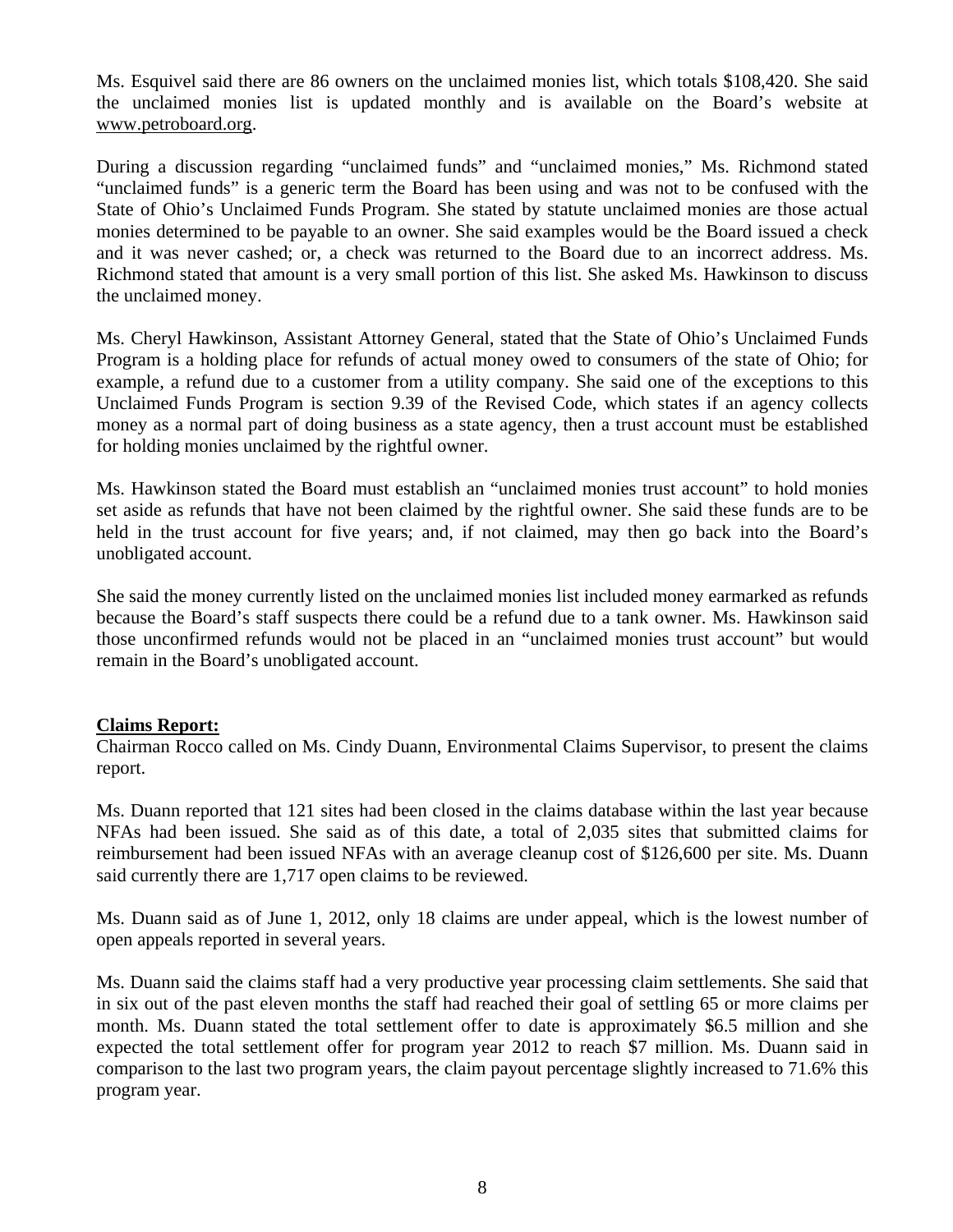Ms. Duann said the Board had received five eligibility applications per month on average thus far in this program year. She said 41 eligibility applications had been approved this program year. She said the staff averages approximately five determinations per month.

Ms. Duann said that during the past eleven months 194 requests for cost pre-approval were received and 193 cost pre-approval notifications were issued. She stated 31 new requests for RAP cost preapproval were received this year, which is higher than normal and these are typically more timeconsuming to review.

## **New Business**

# *Hearing Officer Contract*

Ms. Richmond said the contract for Howard Silver, the Board's hearing officer, would expire on June 30, 2012. She said she talked with Mr. Silver and he agreed to extend his contract at the same pay rate and terms as previously contracted. She said this contract would be from July 1, 2012 through June 30, 2013. Mr. Hull made a motion to authorize the Chairman to enter into a contract with Howard Silver to extend his contract to June 30, 2013. Mr. Epperson seconded. A vote was taken and all of the members were in favor. The motion passed.

### *Assistant Attorney General Memorandum of Understanding*

Ms. Richmond said the Memorandum of Understanding (MOU) between the Board and the Attorney General regarding the legal services provided to the Board by Ms. Cheryl Hawkinson would expire on June 30, 2012. Ms. Richmond requested that the Board authorize the Chairman to enter into a Memorandum of Understanding with the Attorney General for the continuation of legal services provided by Ms. Hawkinson for the period of July 1, 2012 to June 30, 2013 in an amount not to exceed \$52,300. Mayor Kuchta so moved. Mr. Hightower seconded.

Ms. Richmond asked Chairman Rocco to amend the motion because the amount mentioned in the original motion is incorrect. She said the motion should read ". . . in an amount not to exceed \$52,952." Mayor Kuchta so moved the amended motion. Mr. Hightower seconded. A vote was taken and all of the members were in favor. The motion passed.

### *Database Maintenance*

Ms. Richmond said the first IT consultant, Mark Suttner, was with the Board for approximately ten years and he designed and developed the current Statistical Tank and Reimbursement Records System (STARRS). She said following the original contract with Mr. Suttner, he went to a maintenance contract until his resignation. She said the contract for the remainder of the year was then awarded to TPA Solutions. Ms. Richmond stated Mr. Don Young, TPA Solutions, has accepted full time employment elsewhere and the Board is once again searching for a database consultant to assist the Board with the out-of-scope and "wouldn't it be nice" items that have been budgeted.

Ms. Richmond stated she is currently researching this matter and is close to making a decision. She said since the Board would not meet again until September, she is requesting the Board to authorize the Chairman to negotiate and enter into a contract with an IT consultant beginning in July 2012 through June 30, 2013, for database maintenance and consulting services in an amount not to exceed \$24,000. Mr. Hull so moved. Mr. Hills seconded and a vote was taken. All members voted in the affirmative. The motion carried.

# *Hardship Applications*

Chairman Rocco called upon Ms. Richmond to present the hardship applications. Ms. Richmond stated when hardship status is granted to an owner, review of the owner's claims expedited, thereby reducing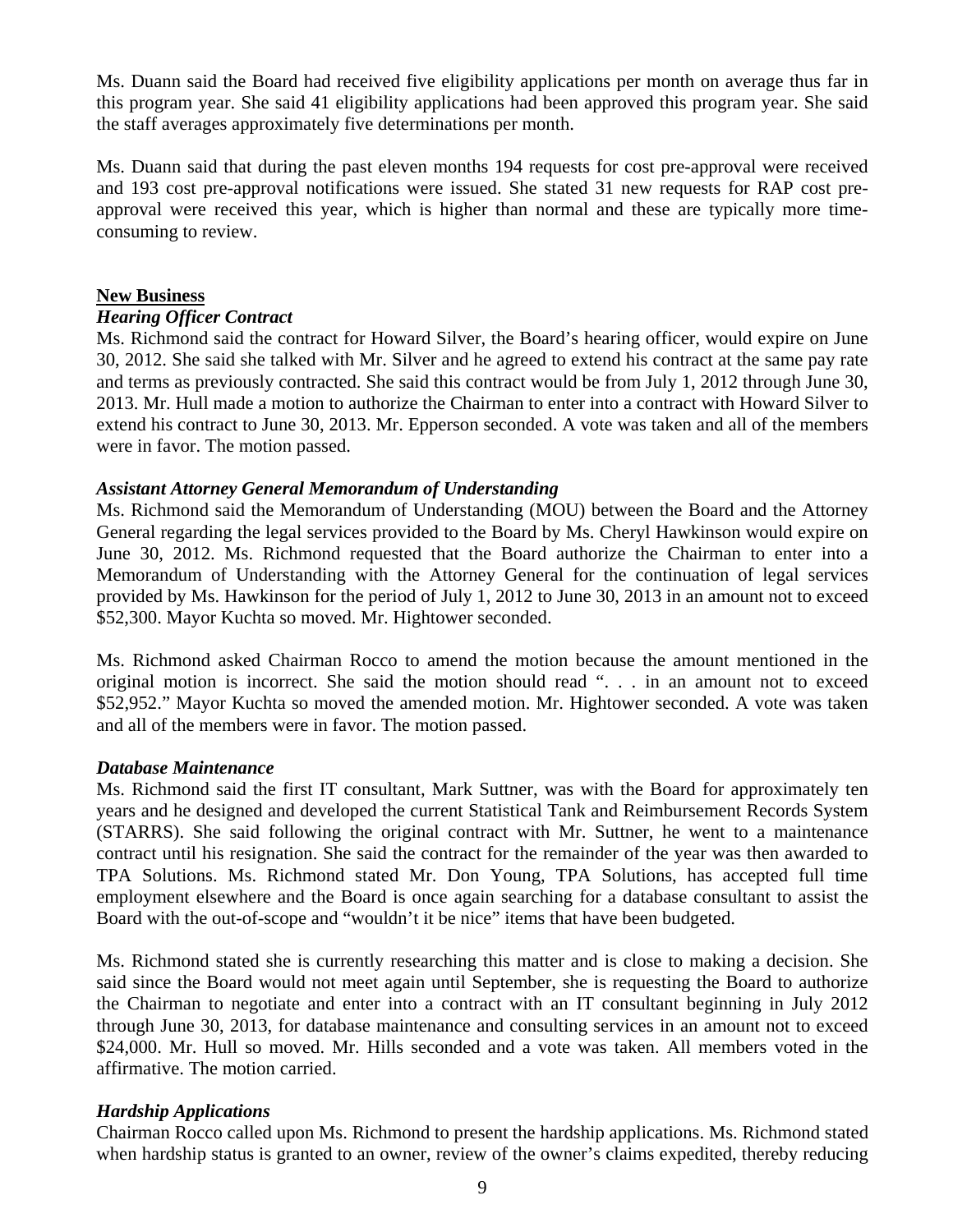the owner's financial burden. She said a hardship status is granted for one year and can be renewed annually by submitting another application accompanied with updated financial information.

## *Claim #20240-0001/05/28/08, dba Amanda Carryout Inc., Owner-Allen C. Frank*

Ms. Richmond said Mr. Allen Frank, owner of Amanda Carryout Inc., requests the Board grant hardship status to the carryout for the reimbursement of claims related to a 2008 petroleum release on East Main Street in Amanda, Ohio. She said this is the carryout's third request for hardship status. The first hardship status expired on June 9, 2010; and, the second hardship status expired on March 8, 2012. Ms. Richmond said to date the Fund had reimbursed Amanda Carryout Inc. slightly over \$59,500. She said there is one claim in-house pending review for approximately \$13,600 and an active request for cost pre-approval for an estimated \$42,000.

Ms. Richmond said that in addition to the review of the hardship application, a U.S. Environmental Protection Agency (EPA) financial capacity test was used to evaluate the cash flow of Amanda Carryout Inc. and to determine whether it has the ability to carry debt, in which case it could finance the costs of corrective actions over time. She said based on the information Mr. Frank provided in the application, the ABEL model estimates a less that 50% probability that the carryout can afford \$50,000 in corrective action costs.

Ms. Richmond recommended that the Board approve this application and grant hardship status to Amanda Carryout Inc. Mr. Hull so moved and Mr. Epperson seconded. A vote was taken and all members voted in the affirmative. The motion carried.

### *Claim #18752-0001/06/11/08, dba Chuck's Citgo, Owner-Charles V. Hanrahan*

Ms. Richmond said Mr. Hanrahan is the responsible person for a 2008 release that occurred at 3718 Lawrenceville Drive in Springfield, Ohio. She said this is the third request for hardship status submitted by Mr. Hanrahan and that to date the Fund has reimbursed Mr. Hanrahan about \$169,000. Ms. Richmond stated that although there are currently no outstanding claims associated with this release, there is a pending request for the pre-approval of \$289,000 for the purchase, installation, and operation and maintenance of a system.

Ms. Richmond said based on the information provided by Mr. Hanrahan in the application, his household gross income slightly exceeds his reported annual household living expenses and debt payments. She said Mr. Hanrahan currently receives no income from the facility.

Ms. Richmond said in addition to the review of the hardship application, a US Environmental Protection Agency (EPA) financial capacity test was used to evaluate Mr. Hanrahan's cash flow and to determine whether he had the ability to carry debt, in which case he could finance the costs of corrective actions over a period of time. She said based on the information provided in the application and the financial capacity test, Mr. Hanrahan does not have adequate cash flow or the ability to carry additional debt to pay corrective action costs.

Ms. Richmond recommended that the Board approve this application and grant hardship status to Mr. Hanrahan. Mayor Kuchta so moved and Mr. Geyer seconded. A vote was taken and all members voted in the affirmative. The motion carried.

# *Claim #8587-0001/06/28/98-A, dba Mangol's Service Station, Estate of Edmund Ratajczak, Jacqueline McCown, Executrix*

Ms. Richmond said Mrs. Jacqueline McCown is the executrix for the estate of Edmund Ratajczak. The estate is the responsible party for a 1992 release that occurred at 6881 Brecksville Road in Independence, Ohio. She said this is the fourth request for hardship status. Ms. Richmond said that to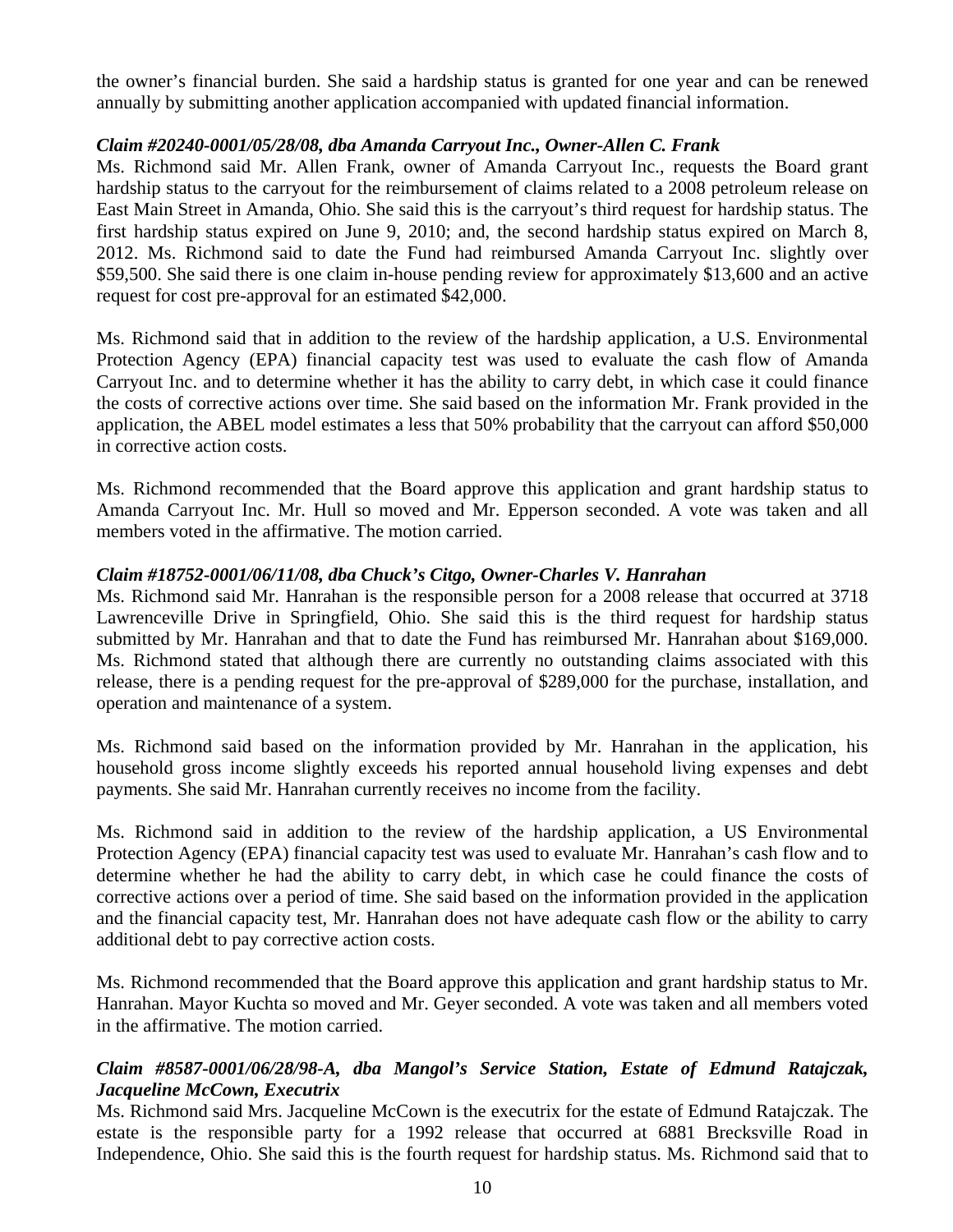date, the Fund has reimbursed approximately \$277,000 for this release. She said there is currently one claim pending review with a face value of \$6,000 and a request for cost pre-approval in an amount of \$63,000.

Ms. Richmond stated that the estate has no assets and it has been kept open only to deal with the remediation of this release. She said based on the EPA financial capacity test, the estate does not have adequate cash flow or the ability to carry additional debt in order to pay corrective action cost.

Ms. Richmond recommended that the Board approve this application and grant hardship status to the estate of Mr. Ratajczak. Mr. Hull so moved and Mr. Hightower seconded. A vote was taken and all members voted in the affirmative. The motion carried.

# *Claims #1755-0007/05/17/07, dba Easy Trip #211 and #1755-0004/05/11/94, dba Easy Trip #106, Owner-Central Ohio Energy, Inc.*

Ms. Richmond said Central Oil Energy Inc. is the responsible person for a 1993 release that occurred at 101 East Main Street in Crestline, Ohio; and, a 2006 release that occurred at 150 Sandusky Street in Monroeville, Ohio. She said this is the first request for hardship status. Ms. Richmond said for the Crestline release, Central Ohio Energy has been reimbursed \$35,000 and two claim packages totaling \$22,000 are pending review. She said for the Monroeville release, there is currently one claim, which is under appeal, with a face value of \$31,000. She said the total costs anticipated to be spent in the next twelve months for both releases is \$57,000.

Ms. Richmond stated Central Ohio Energy Inc. sold all its UST sites in 2007. She said the corporation currently has no income, very minimal liquid assets, and is in the process of trying to sell the remaining fixed assets, including two pieces of real estate. She said following the sale of the UST sites in 2007, the shareholder of the corporation withdrew a substantial sum of money from the corporation, resulting in an insufficient amount of money being available within the corporation to pay for anticipated corrective action costs. She said based on this and other information provided within the application, she is recommending that the Board deny Central Ohio Energy's request for hardship status.

Mr. Hightower so moved and Mr. Hull seconded. A vote was taken and all members voted in the affirmative. The motion carried.

# *Rules Review*

Chairman Rocco called upon Ms. Richmond to present 13 proposed rule changes and a new rule regarding the access and maintenance of confidential personal information. Ms. Richmond said the Rules Committee had reviewed and approved the proposed changes to the following rules: 3737-1-02, 3737-1-03, 3737-1-04, 3737-1-07, 3737-1-09, 3737-1-09.1, 3737-1-12, 3737-1-12.1, 3737-1-16; 3737- 18, 3737-1-19, 3737-1-21, 3737-1-22; and (new) 3737-1-23.

Chairman Rocco said most of the proposed changes are editorial or changes to address issues as they relate to changes in BUSTR's rules. He requested Ms. Richmond to briefly go through the list and discuss those rules with significant changes, and to answer any questions if needed.

Prior to Ms. Richmond's presentation, Mayor Kuchta noted the proposed rules package as presented had been emailed to each member and there had been an in-depth discussion at a rules committee meeting. He said rather than go through each rule one by one, he suggested the Board accept the proposed rule package unless there were questions.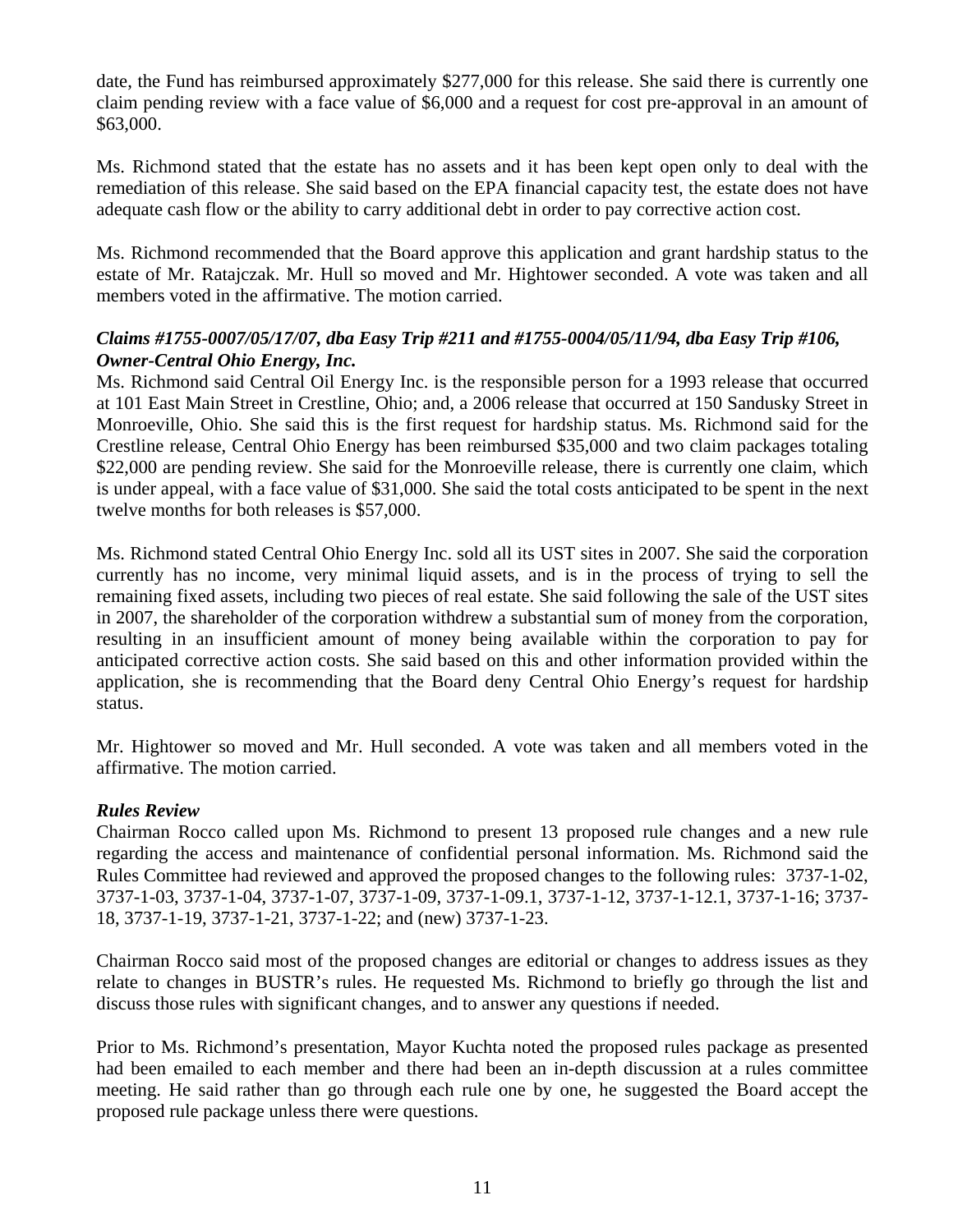Mr. Hightower requested a brief explanation of the new rule, 3737-1-23, "Access and Maintenance of Confidential Personal Information." Chairman Rocco stated that this new rule had been required in some form by every agency within state government. He said this specific rule does more than just limit the information that is confidential; it also requires tracking who accesses the information and places control on who can actually access the information. Chairman Rocco said most of the language came directly from the rule as written by the Department of Administrative Services.

Mr. Hightower moved to accept the recommendation of the Rules Committee to file the following rules as proposed: 3737-1-02, 3737-1-03, 3737-1-04, 3737-1-07, 3737-1-09, 3737-1-09.1, 3737-1-12, 3737-1-12.1, 3737-1-16; 3737-18, 3737-1-19, 3737-1-21, 3737-1-22; and (new) 3737-1-23. Mr. Epperson seconded. A vote was taken and all of the members voted in the affirmative.

Ms. Richmond stated the proposed rules as approved would be filed with the Joint Committee on Agency Rule Review (JCARR) and notices would be sent advising of the rules changes and inviting public comment. She said a public hearing would be held prior to the Board meeting on September 19, 2012, and a hearing by JCARR would be held at a later date. Ms. Richmond said the anticipated effective date for the proposed rules is January 1, 2013.

# **Old Business**

### *Subrogation Claims Update*

Chairman Rocco called upon Ms. Hawkinson for a brief update on the status of the subrogation claims currently ongoing.

Ms. Hawkinson said approximately three years ago the Board voted to hire a special counsel to look into the double dipping of major oil companies. She said the investigation continues, meetings had been held, and documents exchanged. She said this investigation would continue to go forward at least through the fall of 2012.

Ms. Hawkinson stated the Speedway and Reliable Oil Equipment, Inc., settlement and release agreement had been signed and as previously reported, the Board received the agreed upon amount of \$355,000. She said corrective action continues at this Speedway site located in Springboro, Ohio.

Ms. Hawkinson said there is another subrogation issue that involves a Speedway release that M&M Service, Inc. in Eaton, Ohio contributed to or caused. Ms. Hawkinson said discussions had begun and she expected the clean-up of this release to be less costly than the release in Springboro.

### *Certificates of Coverage Ratification*

Chairman Rocco called upon Ms. Richmond to present for ratification by the Board the lists of owners who, since the last Board meeting, had either been issued or denied a Certificate of Coverage.

Ms. Richmond said that behind Tabs 11 and 12 are listings of facilities that, since the March Board meeting, had been issued or denied a program year 2010 or 2011 Certificate of Coverage.

Ms. Richmond said that the process used to review the fee applications and issue or deny a Certificate of Coverage includes a review for completeness to determine full payment has been received; financial responsibility for the deductible has been demonstrated; and, the owner has certified with his signature that he is in compliance with the State Fire Marshal's rules for the operation and maintenance of petroleum underground storage tanks. She said if these requirements are met and if the tanks existed in previous years, a certificate for the subject tanks had been issued to the owner in at least one of the prior two years, then a Certificate of Coverage is issued.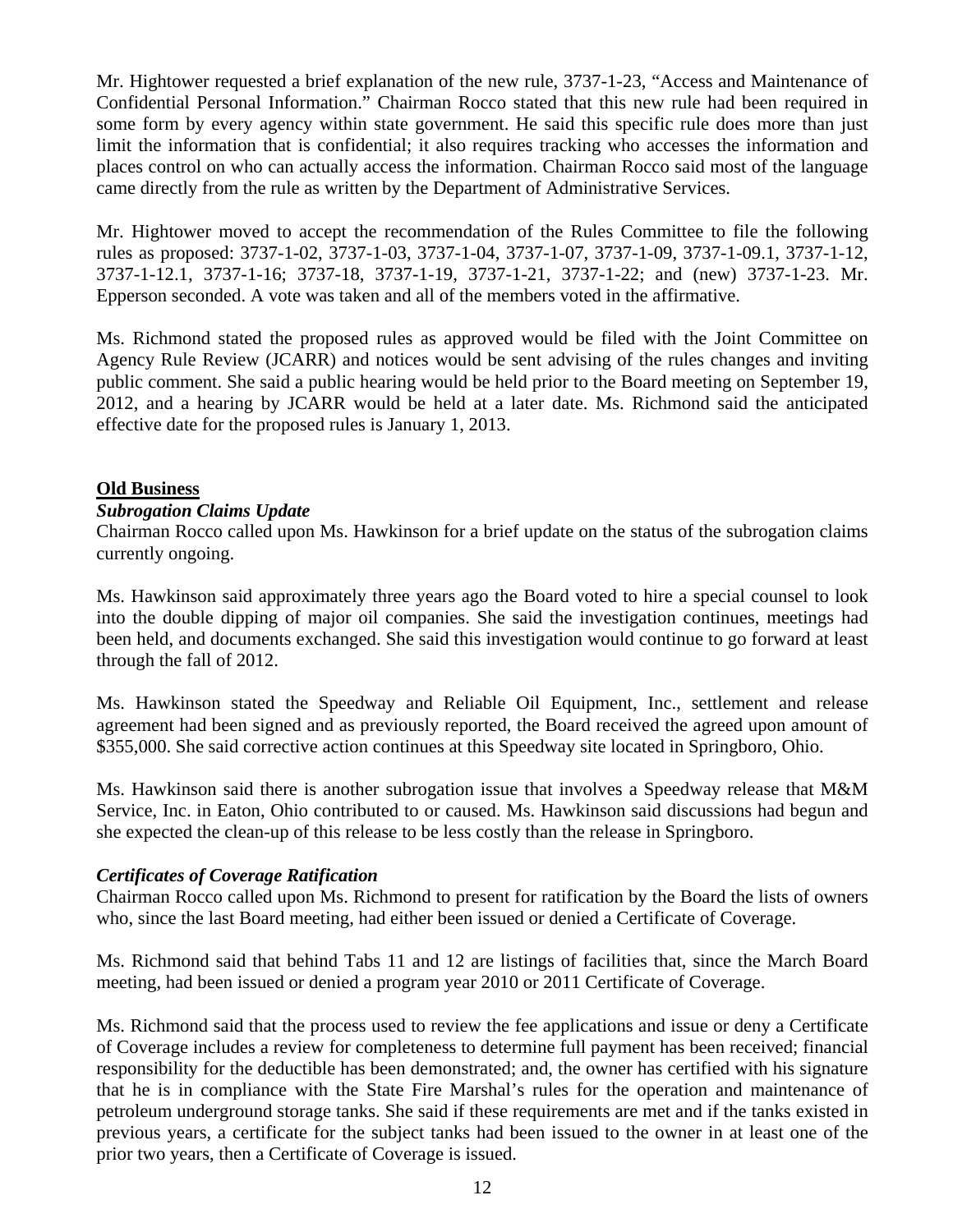Ms. Richmond explained that if deficiencies or compliance issues are discovered, notice is provided to the owner in accordance with the Board's rules. The owner is provided with 30 days to respond to the notice with information to correct the deficiency or compliance issue. If correcting information is not received within this time, a determination denying the Certificate of Coverage is issued to the owner. She said the Board's rules and the Revised Code make provisions for an appeal of the determination. Throughout this process the Board's staff works with the owner to correct the fee statement record and/or refers the owner to BUSTR to correct the registration record.

Ms. Richmond asked the Board to ratify her actions with respect to the issuance of the 2010 Certificates of Coverage for the five owners of 102 facilities on the list behind Tab 11.

Mr. Hull moved to ratify the list of 2010 Certificates of Coverage that were granted. Mr. Hills seconded. A vote was taken and all of the members were in favor. The motion passed.

Ms. Richmond asked the Board to ratify her actions with respect to the denial of the 2010 program year Certificates of Coverage for the three owners of the seven facilities included on the list behind the Tab 11 blue divider page.

Mr. Hull moved to ratify the list of 2010 Certificates of Coverage that were denied. Mr. Hills seconded. A vote was taken and all of the members were in favor. The motion passed.

Ms. Richmond asked the Board to ratify her actions with respect to the issuance of the 2011 program year Certificates of Coverage for the 78 owners of 205 facilities included on the first list behind Tab 12.

Mr. Geyer moved to ratify the list of 2011 Certificates of Coverage that were granted. Mr. Epperson seconded. A vote was taken and all of the members were in favor. The motion passed.

Ms. Richmond asked the Board to ratify her actions with respect to the denial of the 2011 program year Certificates of Coverage for the 58 owners of the 71 facilities included on the list behind the Tab 12 blue divider page.

Mr. Hull moved to ratify the list of 2011 Certificates of Coverage that were denied. Mr. Hills seconded. A vote was taken and all of the members were in favor. The motion passed.

### *Executive Session*

Chairman Rocco requested a motion to go into executive session pursuant to O.R.C. 121.22(G)(3) to discuss matters of pending or imminent court action. Mayor Kuchta so moved. Mr. Hightower seconded and a roll call vote followed. The following members voted in the affirmative: Messrs. Hull, Hightower, Kuchta, Stephenson, Hills, and Geyer. Chairman Rocco and Mr. Epperson abstained. There were no nays and the motion passed.

Prior to moving into executive session, Chairman Rocco and Mr. Epperson recused themselves from this portion of the meeting. Chairman Rocco turned the meeting over to Mr. Hull, Vice Chairman.

#### *Reconvene Meeting*

The Board adjourned from executive session and reconvened the public meeting.